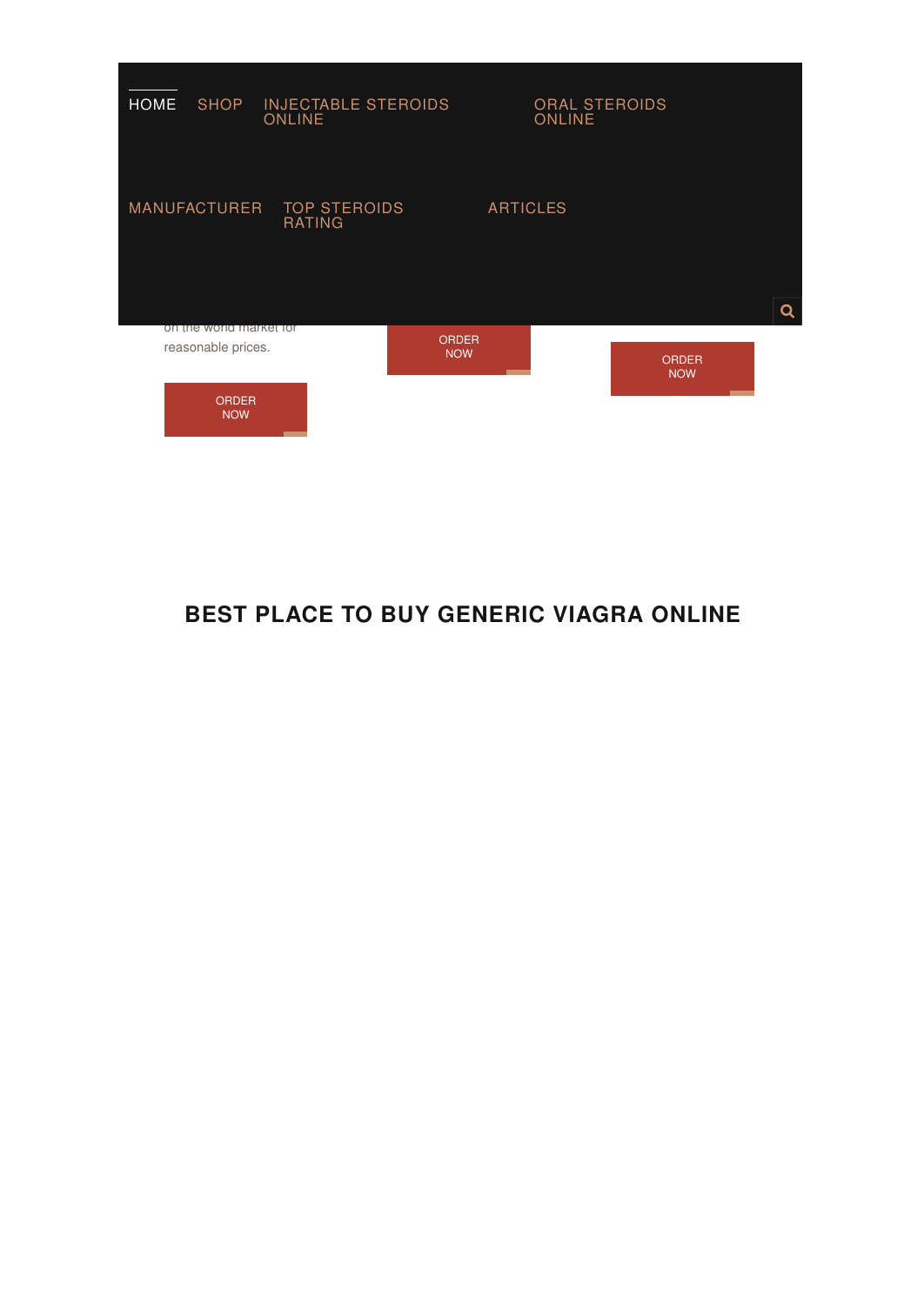

 $\begin{picture}(22,20) \put(0,0){\line(1,0){10}} \put(15,0){\line(1,0){10}} \put(15,0){\line(1,0){10}} \put(15,0){\line(1,0){10}} \put(15,0){\line(1,0){10}} \put(15,0){\line(1,0){10}} \put(15,0){\line(1,0){10}} \put(15,0){\line(1,0){10}} \put(15,0){\line(1,0){10}} \put(15,0){\line(1,0){10}} \put(15,0){\line(1,0){10}} \put(15,0){\line(1$ 

 $\frac{1}{\sqrt{2}}$ 

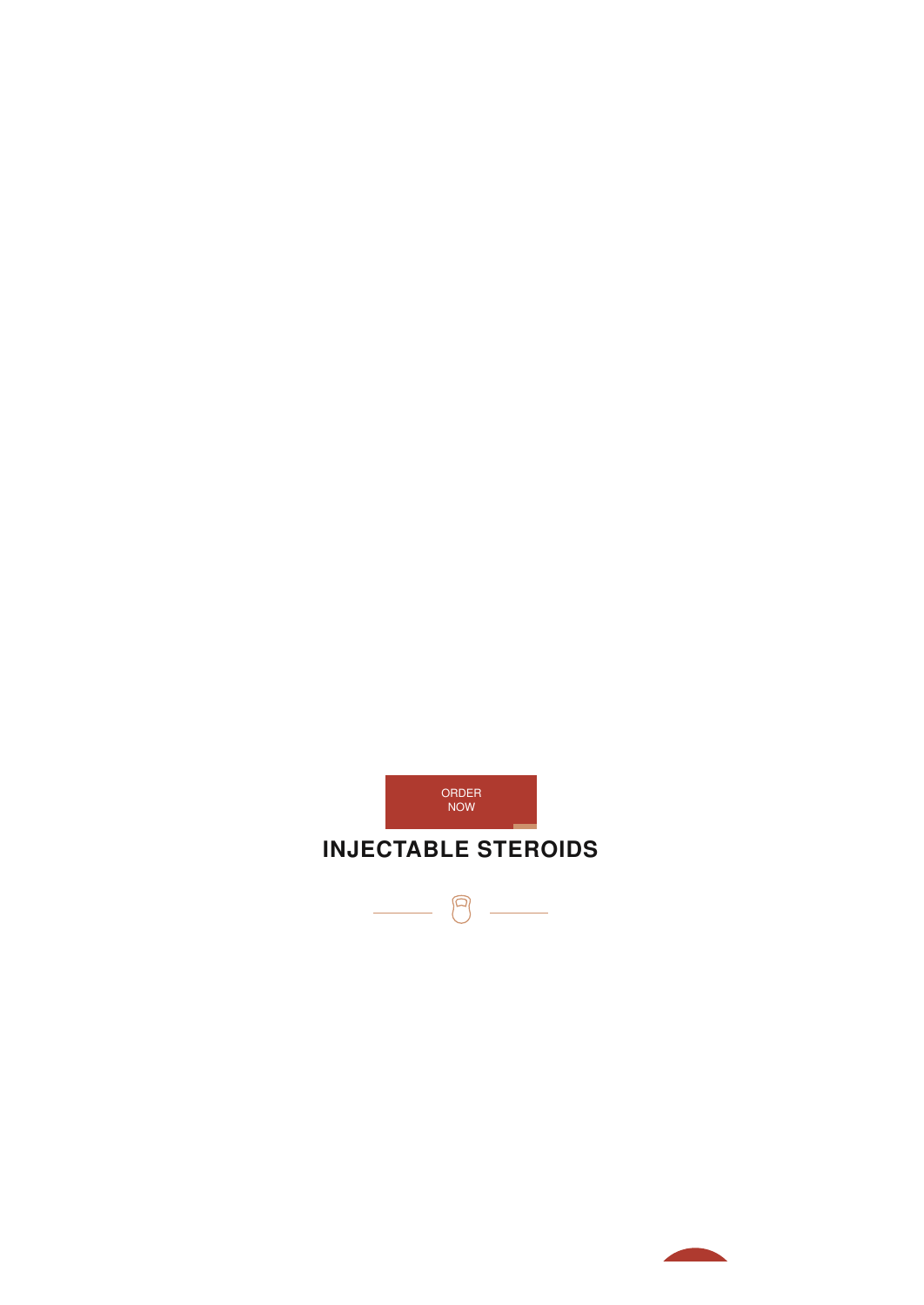



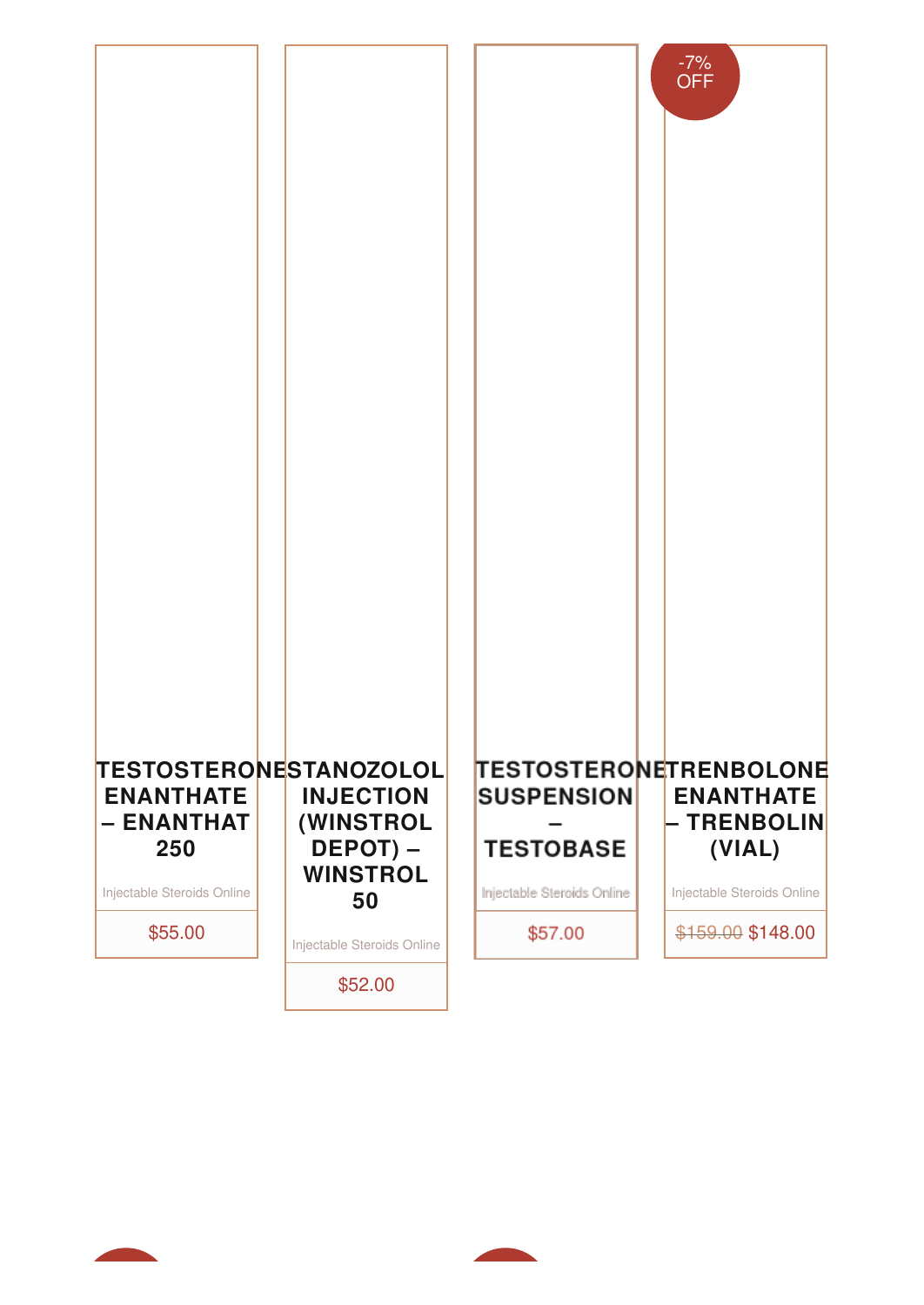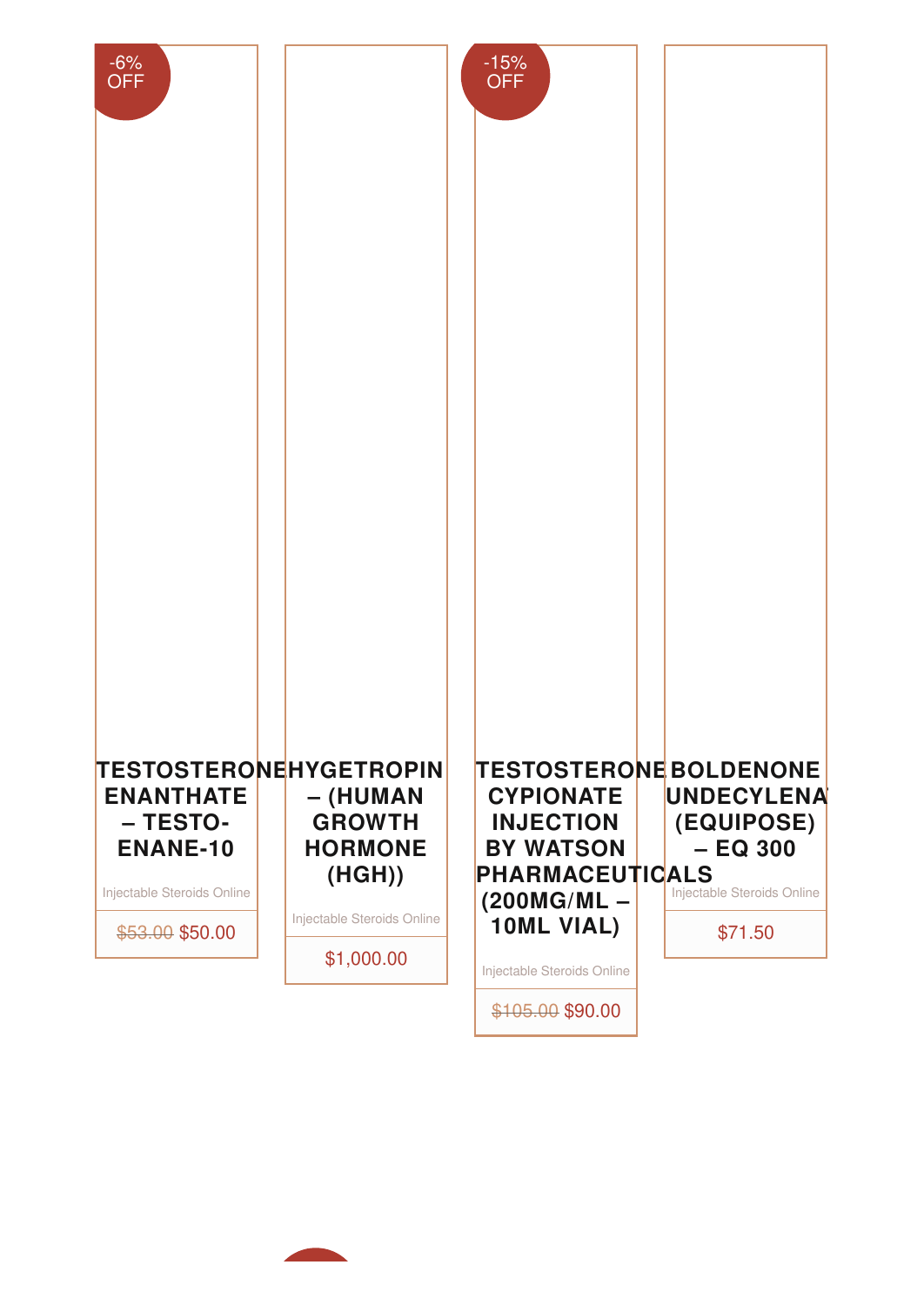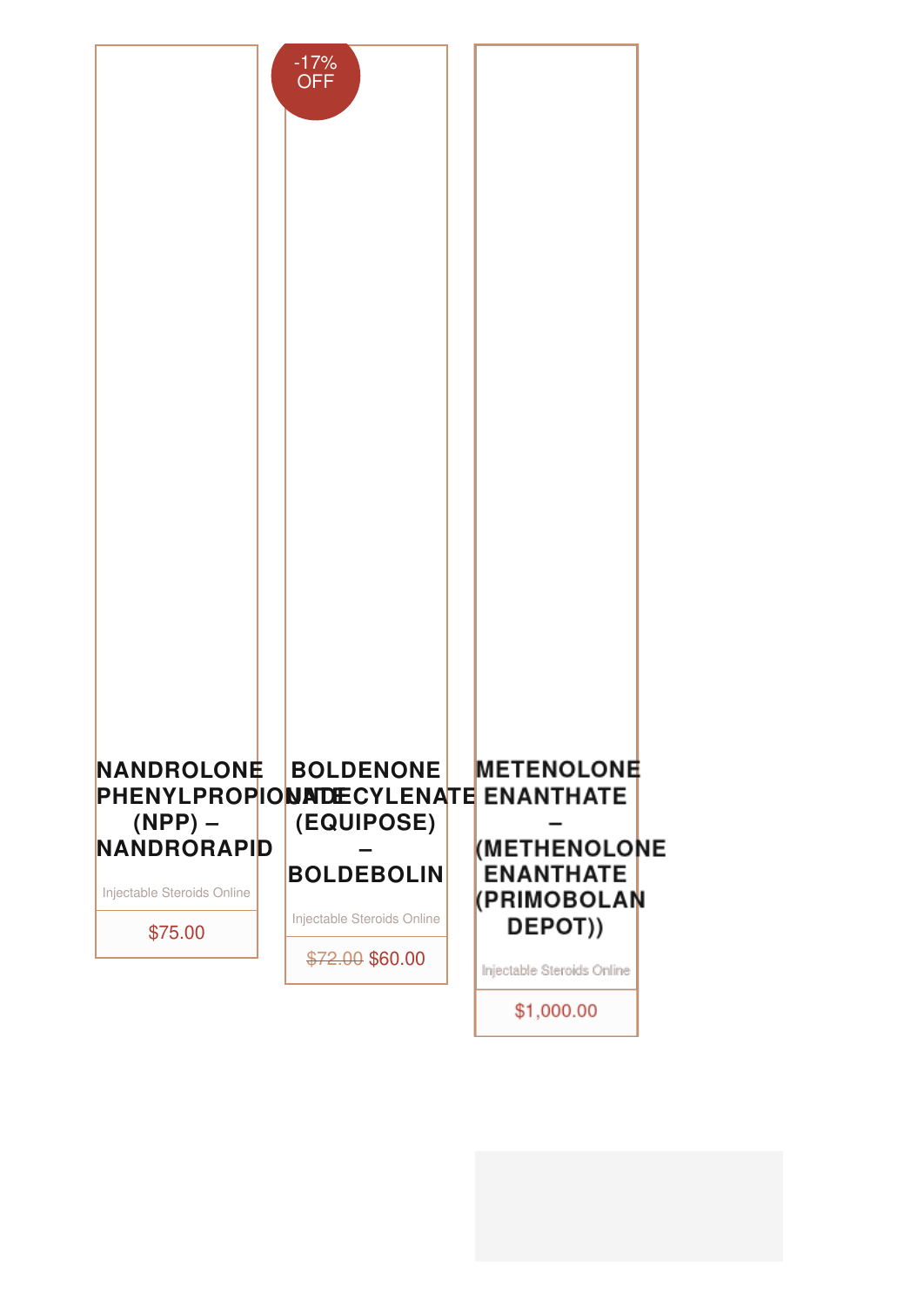## **OUR STORE IS A GUARANTEE OF HIGH QUALITY!**

 $\begin{picture}(20,20) \put(0,0){\dashbox{0.5}(5,0){ }} \put(15,0){\circle{1}} \put(15,0){\circle{1}} \put(15,0){\circle{1}} \put(15,0){\circle{1}} \put(15,0){\circle{1}} \put(15,0){\circle{1}} \put(15,0){\circle{1}} \put(15,0){\circle{1}} \put(15,0){\circle{1}} \put(15,0){\circle{1}} \put(15,0){\circle{1}} \put(15,0){\circle{1}} \put(15,0){\circle{1}} \put(15,0){\circle{1}} \put(15,0$ 

We make sure that you can buy steroids at **Body-Muscles.com** in any city without any problems. Our store is responsible for the quality of [steroid](http://body-muscles.com/steroid-cycles-for-beginners/) cycles sold, our first task is to make the customer happy, because what is the point of having a one-time sale of the drug, this is not for us, since we work directly with manufacturers of **[original](http://steroids-usa.net/) steroid** companies and are official suppliers anabolic steroids.

Steroids for sale online: All kinds of injectable and oral steroids in one place

**[SHOP](http://body-muscles.com/buy_steroids_online/)** 



### **BUY DRUGS FOR PCT**

**Post cycle [therapy](http://body-muscles.com/category/online-pct/)** (PCT) after the end of the steroid cycle is no less important than the course itself. Since without it, it is unlikely to be able to save the volume of the muscles obtained and at the same time not provoke the appearance of side effects. During the period of taking steroids, the body is used to getting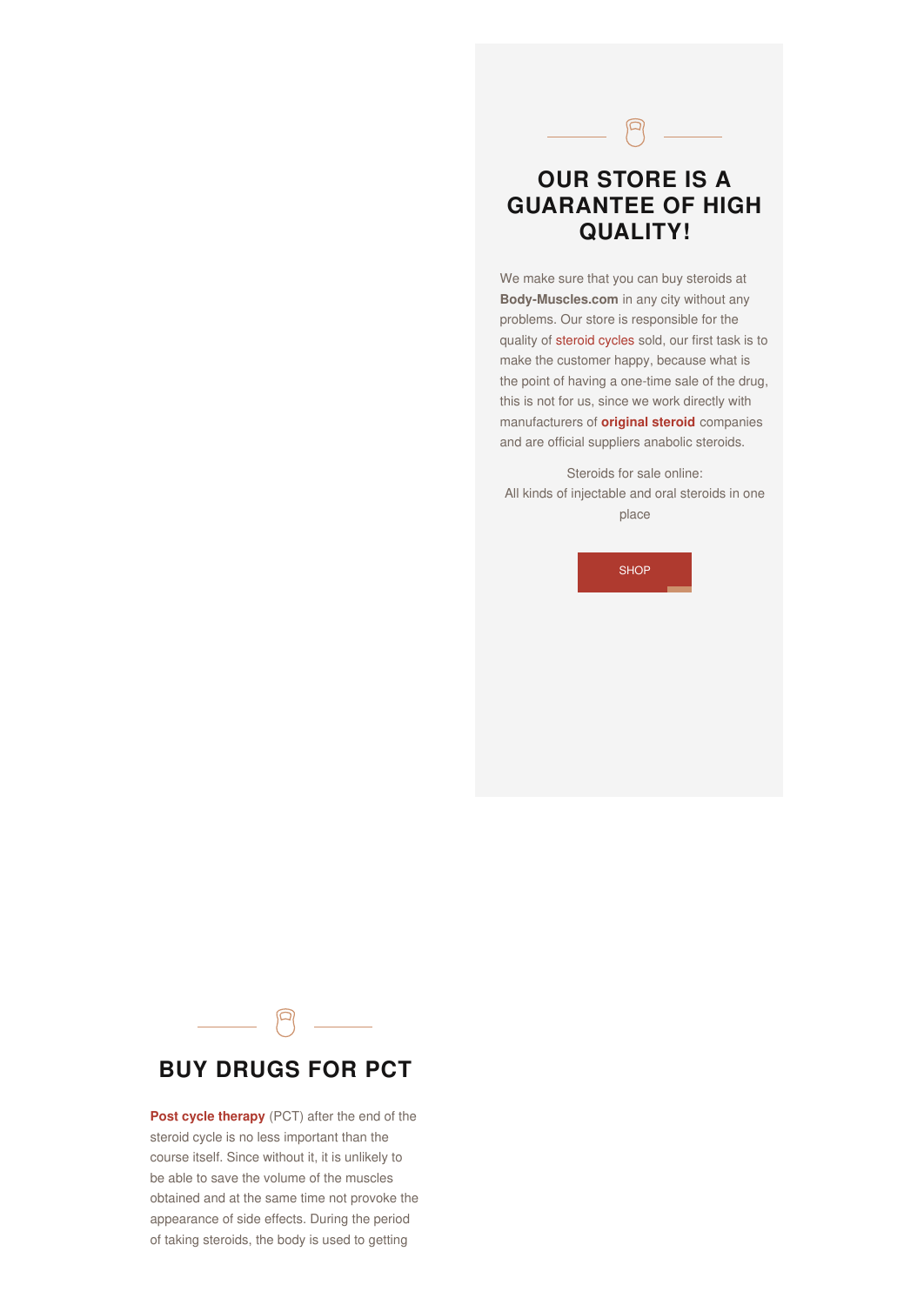all the necessary testosterone from the outside, but sooner or later everything ends and the course comes to an end, at least a break is required. Now the body needs testosterone to preserve the results that have been achieved, but the testes for this period of time, until they had to work on **hormone [production](http://body-muscles.com/product-tag/human-growth-hormone-hgh/)**, simply forgot how to do this.

They necessarily need stimulation with drugs in order to resume the full production of testosterone and not lose half of the result. Combined with proper PCT (post cycle therapy) steroids that are offered for sale in our anabolic store bring zero side effects.

[BUY](http://body-muscles.com/category/online-pct/) PCT

### **ORAL [STEROIDS](http://body-muscles.com/category/oral-steroids-online/)**

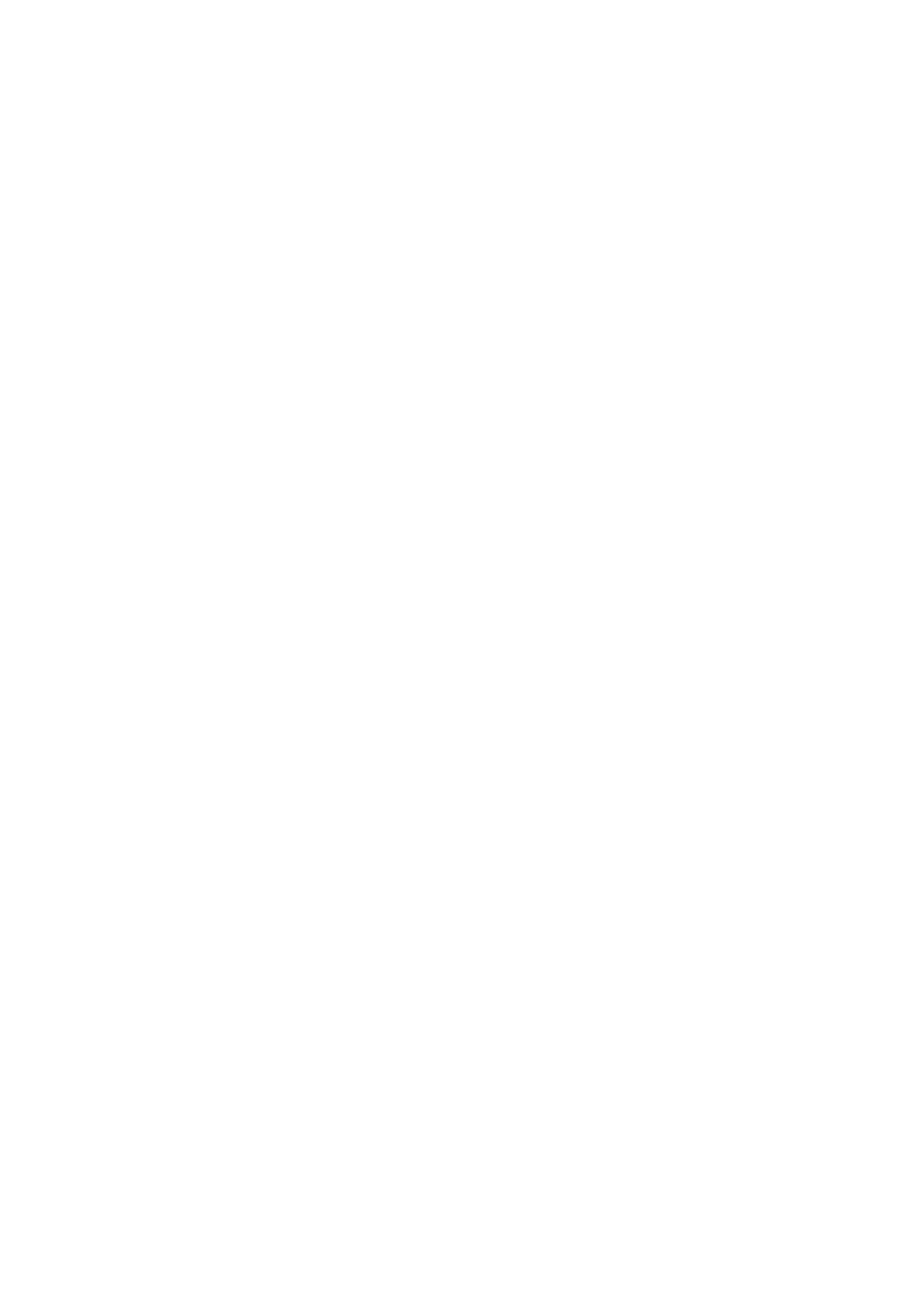#### BUY ANABOLIC STEROIDS IN USA

**Anabolic steroids** are drugs that increase the male sex hormones, such as testosterone and dihydrotestosterone. Taking steroids helps you gain muscle mass faster, be more resilient and strong. It is for this reason that these preparations can be used not only by professional bodybuilders, but also by all other athletes with different levels of training, starting with beginners. So where do you **buy [steroids](http://body-muscles.com/buy_steroids_online/)** in the USA? The answer is simple – our company will always help with this.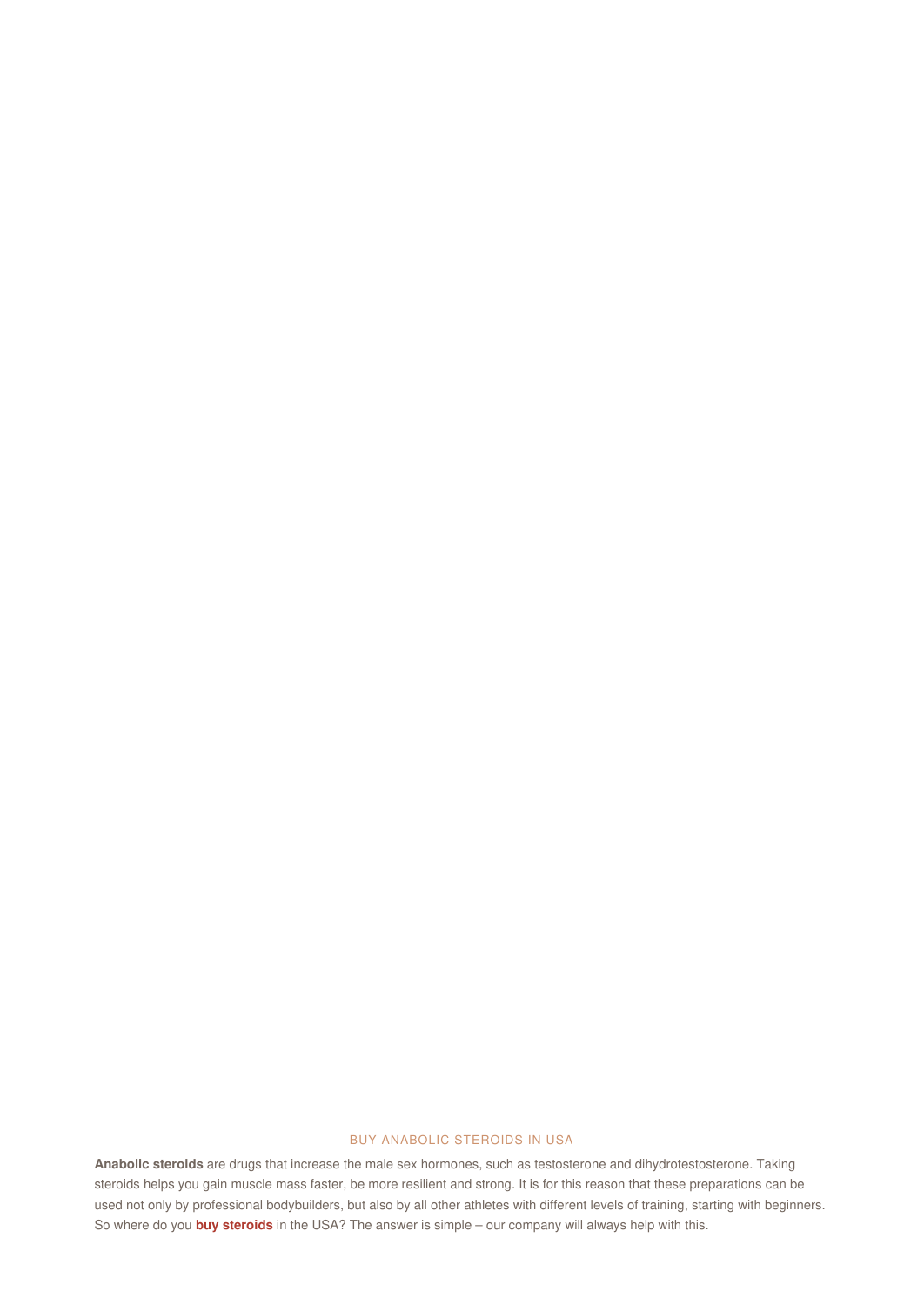#### **About company**

Our company occupies a significant place in the market of sales of **[anabolic](http://body-muscles.com/) steroids**. It offers only quality products, which are represented by the following companies:

- **Balkan Pharmaceuticals**
- **Pharmacom Labs**
- **SP Labs**
- **Bayer schering pharma**
- **Golden dragon**
- **Organon**
- **British dragon**
- **Cloma Pharma and others**

The company has established itself only on the positive side. Despite the work on 100% prepayment, the product always comes to the buyer. Due to this very approach to our work, we have many clients, including both professional and novice athletes.

The company offers a wide range of various steroids, including [injectable](http://body-muscles.com/category/injectable-steroids-online/) and [oral](http://body-muscles.com/category/oral-steroids-online/). Everyone can buy in the online store exactly what he likes. The company cooperates only with proven and reliable suppliers. All goods are original and have a guarantee of quality.

#### **Our features:**

- *Fast delivery by courier*
- *High quality drugs*
- *Large selection of drugs from different manufacturers*
- *Low prices*
- *Good discounts*
- Free consultation and selection of the course, as well as support of the client until the end of the course with the *purchase of the whole course*
- *Convenient payment methods*

## **HOW DO STEROIDS WORK?**

Due to the fact that muscle protein is synthesized several times faster through the introduction into the body of a synthetically developed [testosterone](http://body-muscles.com/product-tag/testosterone-undecanoate/) and dihydrotestosterone.

Also, the process of recovery of the body after a workout occurs in a shorter time, the muscle mass in the process builds up faster.

In the body, metabolic processes are accelerated, and muscle memory is activated, the effect of cortisol is reduced. By the means of all listed, the effect of training becomes more noticeable each time.

With the use of steroids, workouts will be much more productive, and the effect will be more [steroids-usa](http://steroids-usa.net/) noticeable and noticeable. Now you do not need to wait several years to build muscle and bring the body into shape. And if you are concerned about possible low level of libido after your [steroid](http://body-muscles.com/erection-and-steroids/) cycle you are welcome to read our instructions how to solve this.

#### **With the use of steroids you will be able to:**

- *gain muscle mass, on average, from 5 to 15 kilograms for one course of application;*
- *reduce the percentage of fat in the body, by reducing its layer;*
- *improve your self-esteem and increase libido;*
- *synthesize protein in the body;*
- *strengthen joints, bones, ligaments and tissues.*

# **PAYMENT OF GOODS**

On our site you can not buy anabolic steroids without payment. We will send you an order only if payment is made in the amount of 100% of the order amount. To confirm, you will need to send a copy of the document confirming payment to our contact address.

## **PRODUCT PRICE**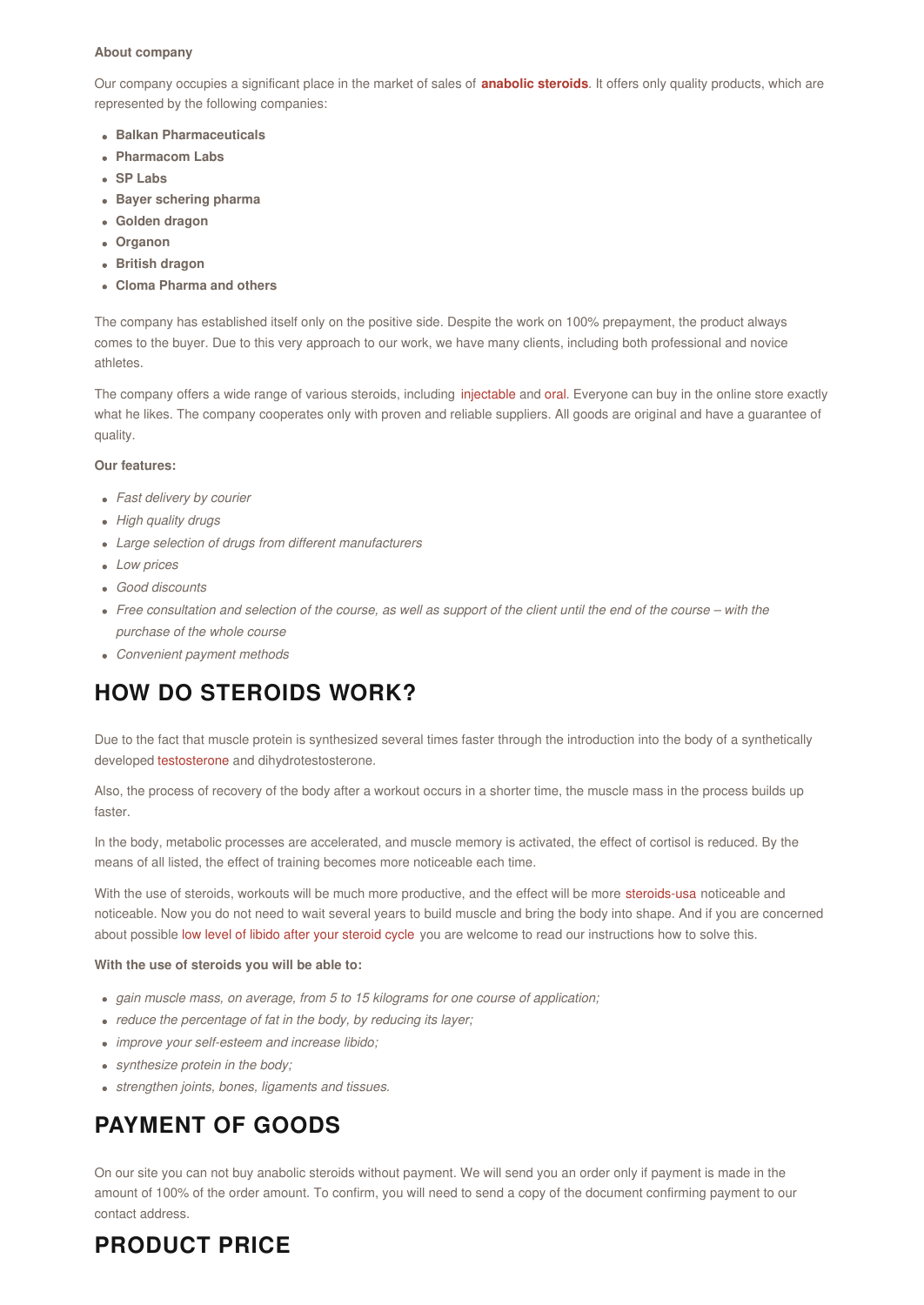**Order products online store**, you can compare prices from different representatives. However, it is worth remembering that the most important is the quality and originality of the product. Our store does not wind up the prices for its goods, it completely depends on what price our suppliers provide us with. That is why the products on the site is so cheap. Also, through the site you can buy wholesale anabolic steroids.

#### **Guarantees**

Firstly, of course, you can read reviews about us as a [steroid](http://body-muscles.com/) store and see from the example of other customers that if you pay for the goods, they will definitely come to you. We protect our reputation and are always focused on the precise implementation of the tasks set before us, namely, no matter what, to look for anything, to deliver the goods to the destination.

The second way to make sure the integrity of the company, you can make a trial order at a low price. Having understood that orders in any case reach the addressee, you can trust us and make larger orders and orders in bulk.

#### **Product delivery**

Many customers may ask why the delivery is so complicated and why it is impossible to buy anabolic steroids by courier. The answer is simple, these muscle growth drugs are a commodity with limited turnover, and it is virtually impossible to buy them without a prescription. However, ordering them online, you will not need a recipe, and delivery by mail will fully preserve your anonymity.

#### **Why you should order steroids through our company**

Our company **[Body-Muscles.com](http://body-muscles.com/)** has created the most convenient and affordable ways to deliver products to the buyer, while preserving anonymity.

We only work with original steroids Epic [Steroids](http://epicsteroids.com/), no fakes, only proven products and suppliers.

Prices for goods on the site are not screwed up, it all depends on the prices of suppliers. We do not force customers to overpay and sell muscle steroids inexpensively.

The goods always reach their recipient. Even in controversial situations, we always make concessions to our clients.

Choosing **Body-Muscles.com**, you choose high-quality injectable and oral anabolics, reliability and peace of mind!



### **WEIGHT LOSS**

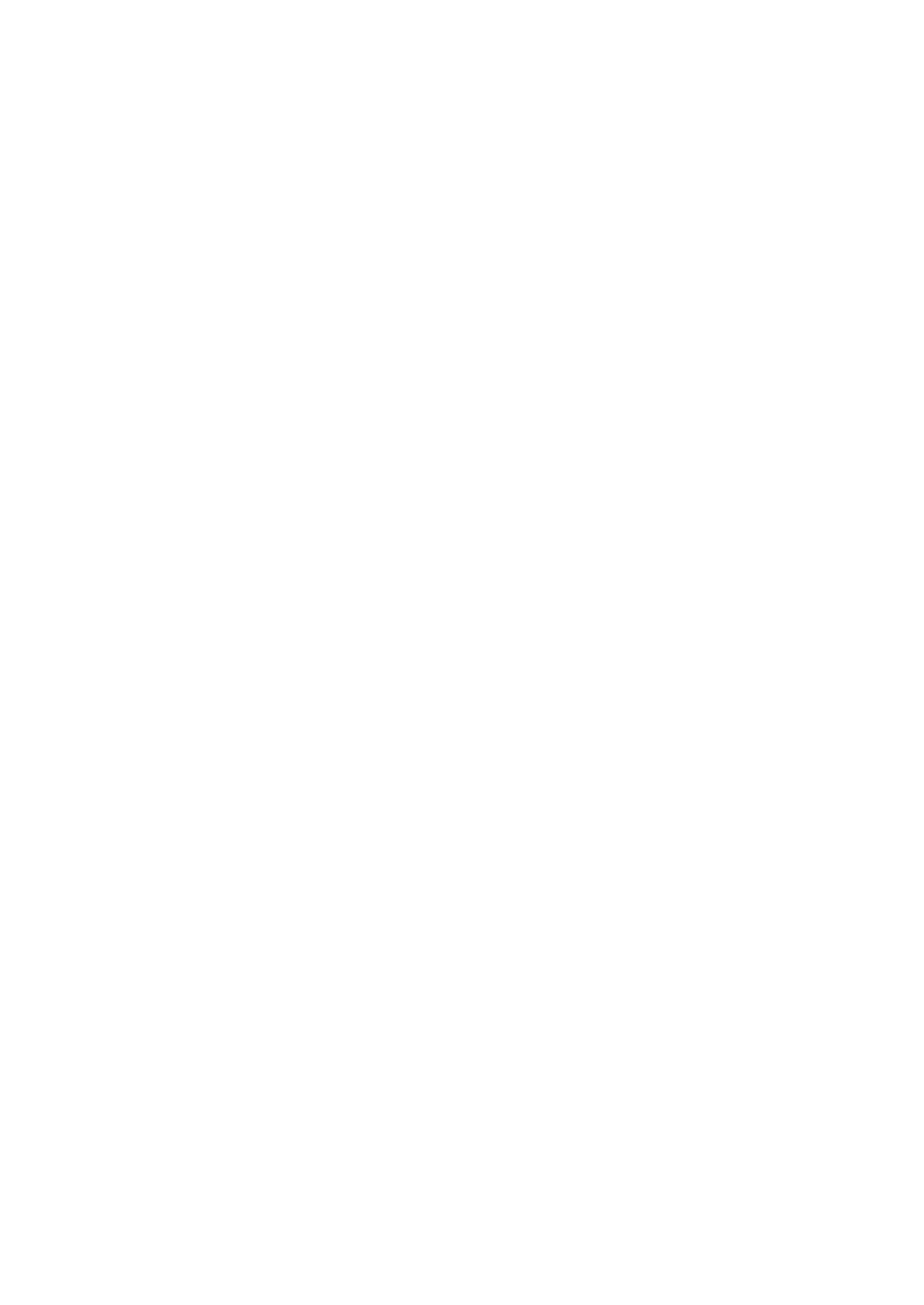OUR STEROID SHOP OFFERS GREAT VARIETY OF ANABOLIC STEROIDS FOR SALE. WE ARE DIFFERENT FROM OTHER STEROIDS PROVIDERS CAUSE WE OFFER FULL 100% SATISFACTION GUARANTEE AND ACCEPT CREDIT CARD & PAYPAL PAYMENTS. THIS WAY YOU ARE ALWAYS CONVINCED THAT YOU WILL GET GENUINE STEROIDS OF WORLD FAMOUS BRANDS THAT WILL BRING YOU EXCELLENT RESULTS.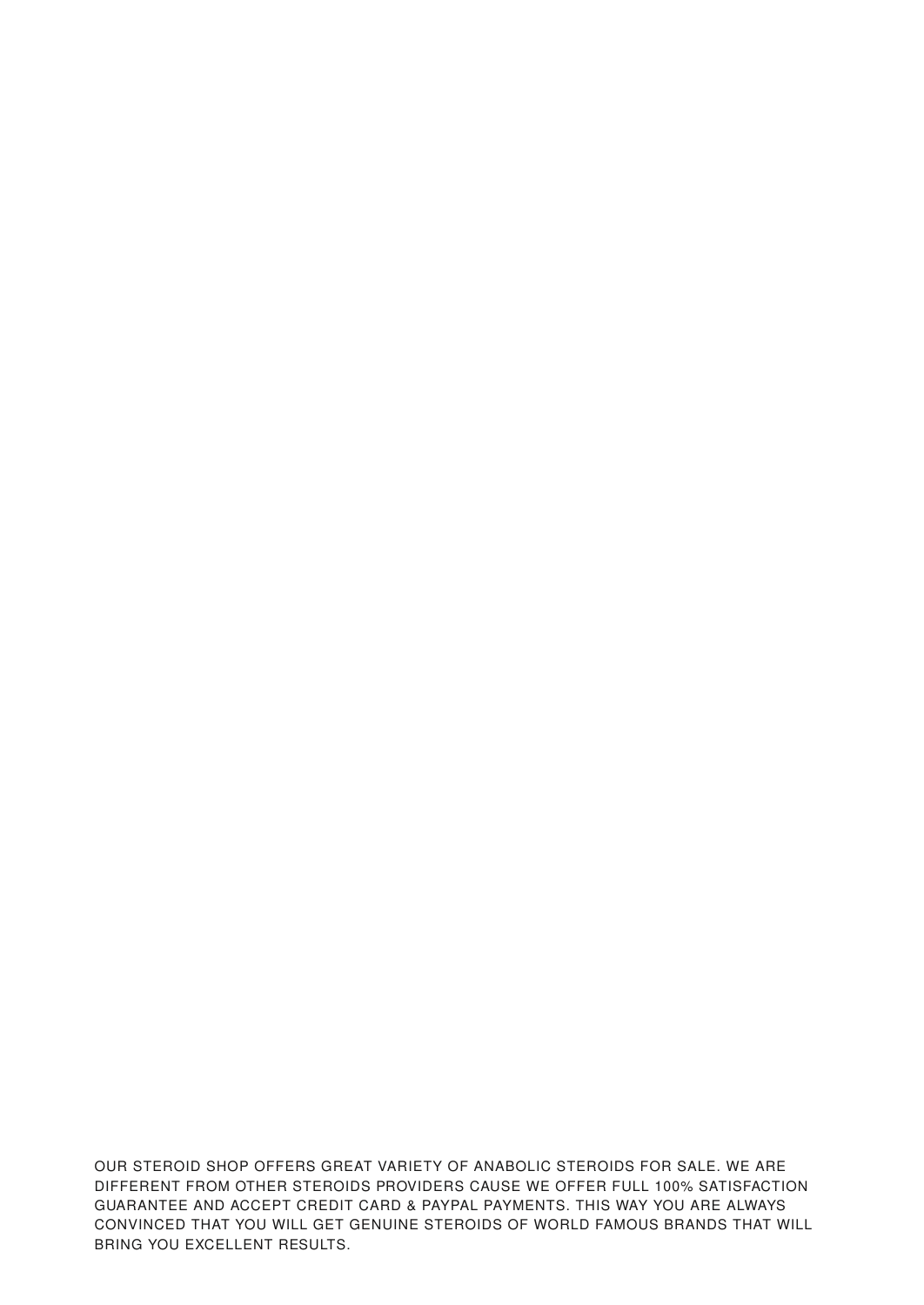

# **ANTI ESTROGENS**

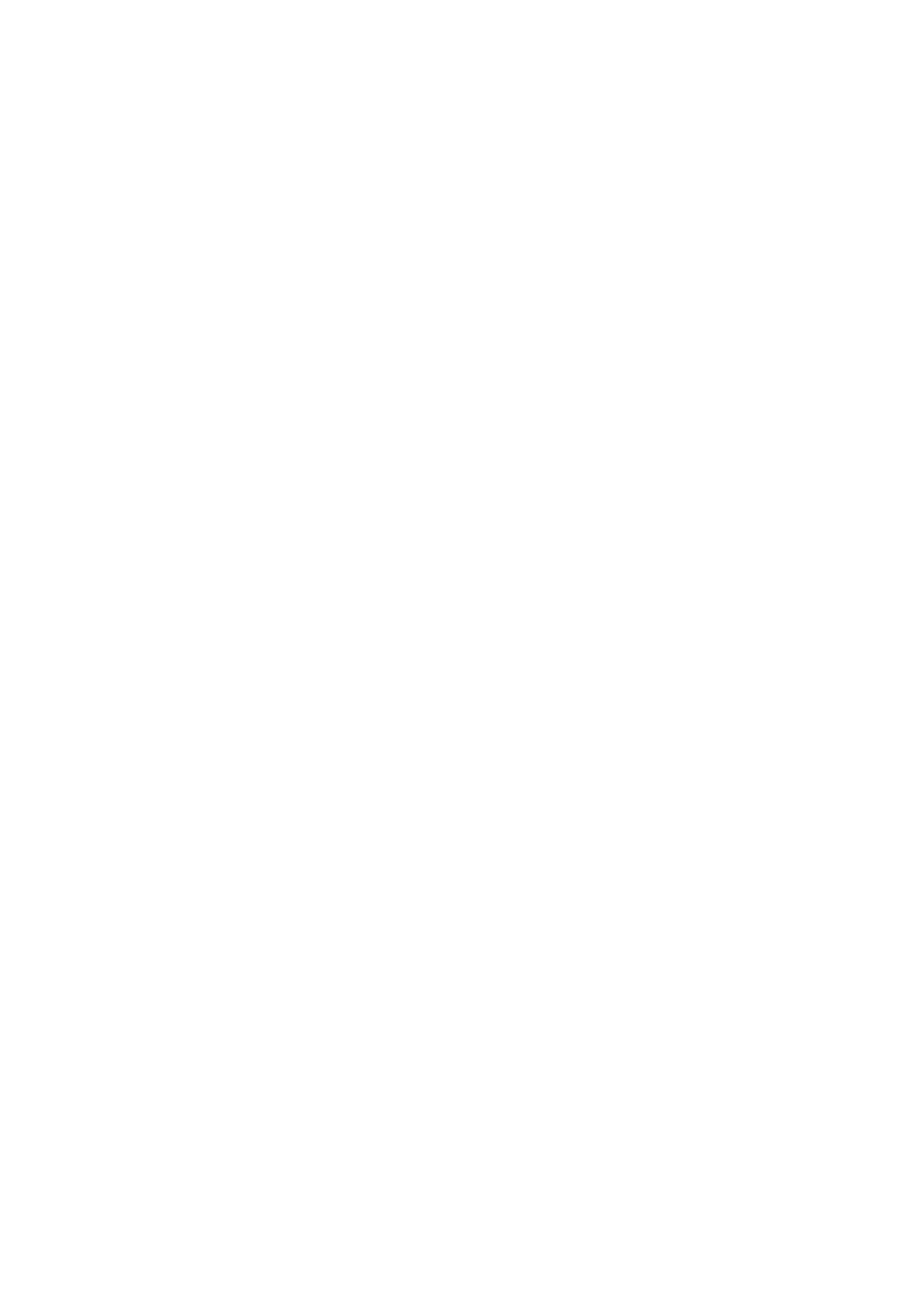

#### F A [Q](http://body-muscles.com/faq/)

Returns P[olic](http://body-muscles.com/returns-policy/)y T e r m s & C o n [ditio](http://body-muscles.com/terms-conditions/) n s Privacy P[olic](http://body-muscles.com/privacy-policy/)y



**P R O D U C T S**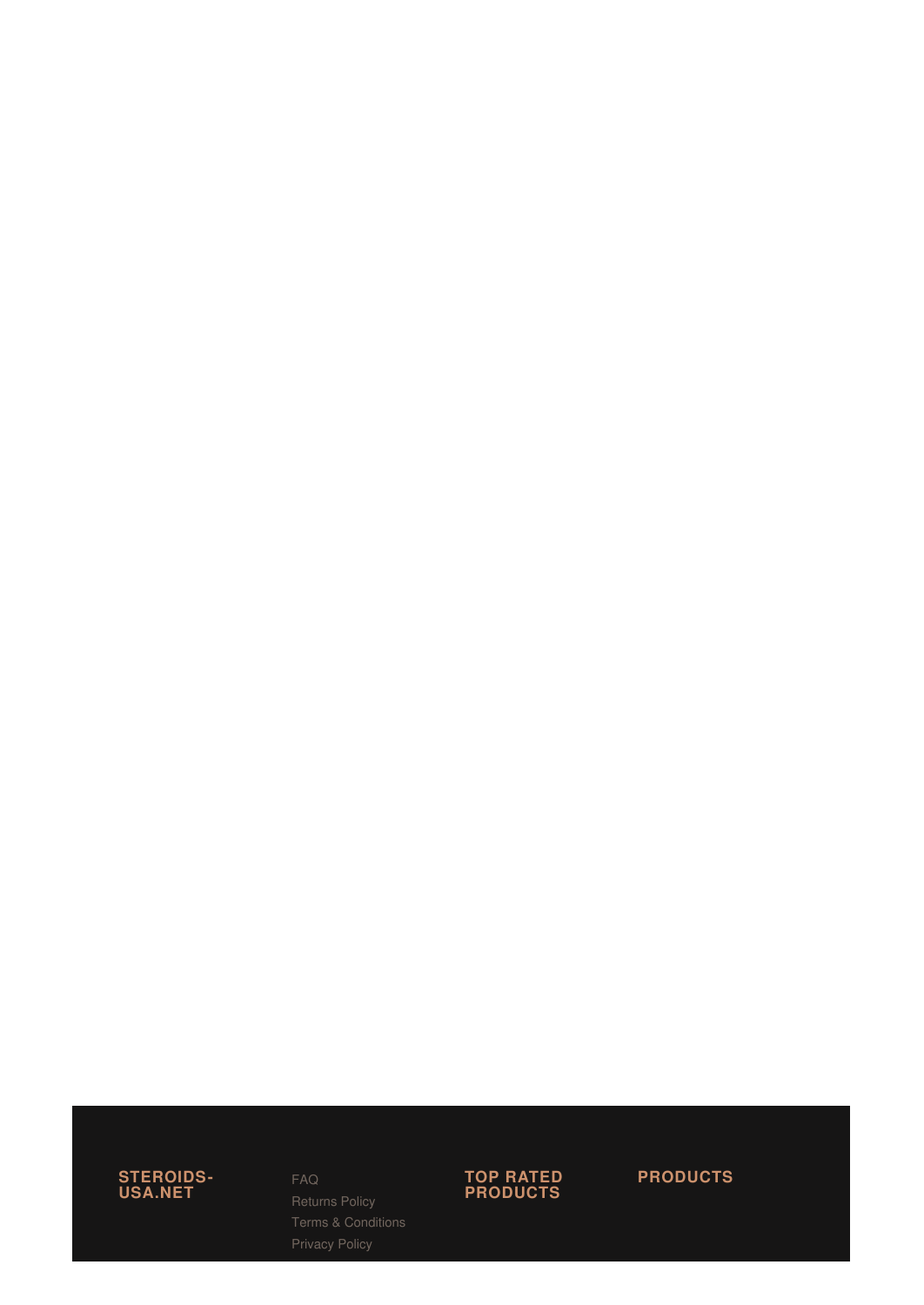[Steroids-USA](http://steroids-usa.net/)

### **BODY MUSCLES**

#### **Body [Muscles](http://body-muscles.com/body-muscles/)**

### **BODY- MUSCLES.COM – BUY ANABOLIC STEROIDS**

### **[Body-Muscles.com](http://body-muscles.com/)**

delivers goods to any city in Canada and Europe. Mail delivery to all regions is fast and safe. We ship possible after payment. All mail is securely packaged guarantees fast delivery of its goods, high quality and sold. Our goal is your safety, health, growth and stability!



[ANASTROZOLE](http://body-muscles.com/product/anastrozole-anazole/) - ANAZOLE

**WHETHOLONE (ANADROL)** 

- DOXEE

\$36.00 \$33.00

**ANDROLIC** 

TESTOSTERONE CYPIONATE INJECTION BY WATSON \$105.00 \$90.00

[TESTOSTERONE](http://body-muscles.com/product/testosterone-undecanoate-andriol-testocaps/) \$60.00 \$54.00

[TESTOSTERONE](http://body-muscles.com/product/testosterone-enanthate-testovorin-depot-250/) 29.00 \$28.00

**RONE** 

[TESTOSTERONE](http://body-muscles.com/product/testosterone-enanthate-enanthate-400/) \$70.00 \$65.00

UNDECYLENATE (EQUIPOSE) \$70.00 \$65.00

**PRODUCT CATEGORIES**

- Anti [Estrogens](http://body-muscles.com/category/anti-estrogens-online/) Online
- **O** Gel [Online](http://body-muscles.com/category/gel-online/)
- **O** Hair Loss [Online](http://body-muscles.com/category/hair-loss-online/)
- **O** [Hormones](http://body-muscles.com/category/hormones-peptides-online/) & Peptides

Online

**O** [Injectable](http://body-muscles.com/category/injectable-steroids-online/) Steroids

**Online** 

- [Online](http://body-muscles.com/category/online-hgh-hcg/) HGH & HCG
- **O** [Online](http://body-muscles.com/category/online-pct/) PCT
- 
- **O** [Sexual](http://body-muscles.com/category/sexual-health-online/) Health Online
- **O** Skin [Online](http://body-muscles.com/category/skin-online/)
- [Weight](http://body-muscles.com/category/weight-loss-online/) Loss Online

### **CATEGORIES**

- **O** [Anabolic](http://body-muscles.com/body-muscles/anabolic-steroid/) Steroid
- **O** [Articles](http://body-muscles.com/body-muscles/articles/)
- **O** BUY [STEROIDS](http://body-muscles.com/body-muscles/buy-steroids/)